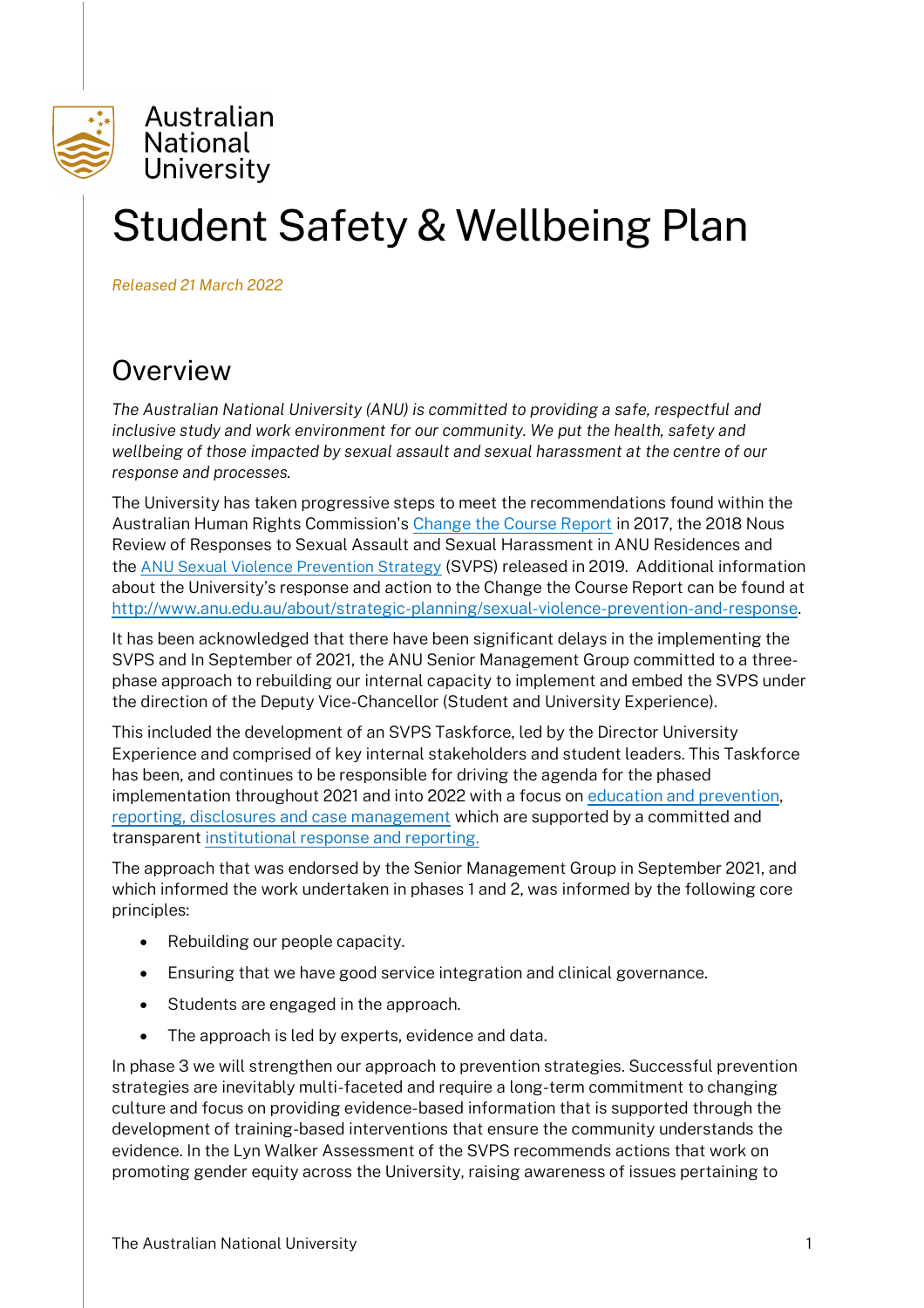sexual violence, building staff and student knowledge and skills in responding to and preventing sexual violence, developing leadership roles of students and staff in responding to and preventing sexual violence, building partnerships to support collaborative action, and undertaking research and evaluation that captures the learnings, outputs and outcomes arising from strategy implementation.

Over 2021 the ANU committed to an agenda to change the maturity and diversity of the residential population within our on-campus Residences. Over the period of the next 2 years, we are continuing to roll out strategies which will ultimately increase the proportion of later year undergraduate students while still maintaining our accommodation guarantee to commencing students. We are also looking at strategies to increase and further broaden the social mix in residences including the proportion of low-SES and rural students, this is in line with the University strategy to diversify the student mix. These measures are complimented by an academic enrichment program in to build the value proposition of residences as learning communities.

In the suite of initiatives that have been identified for phase 3, a number of them are focused on action in residential halls as 25% of ANU student population l. To be fully effective these initiatives will require us to work with our student and staff community to develop an enhanced operational model. We will consult with staff and students on the implementation of these initiatives.

The initiative concentrates on the need for increasing the clinical management and pastoral care capabilities of ANU to more effectively support our students and increased manage behavioural risk. With a focus on student accommodation, it is noted that alongside this ANU is considering an additional investment to support COVID safety, commercial and operational management of the Residences.

These initiatives will be implemented with the input of key stakeholders including student representative groups and the staff who work in student support services.

#### Phase 1

Phase 1 focused on rebuilding capacity and was timed to conclude at the end of 2021. During this phase the ANU committed to continuing their support for the National Student Safety Survey (NSSS) and strengthening the support mechanism already in operation. This included establishing the Student Safety and Wellbeing Team and the recruitment of several key positions. This recruitment included three Case Managers who work to support victim/survivors who disclose to the University.

The establishment of the SASH Taskforce was also completed during this time. This Taskforce meets weekly with the goal of supporting the rebuilding of ANU internal capability for both prevention and response activities and collaborating to improve reporting and disclosure processes and transparency.

Phase 1 also included the review of the disclosure process of the University, leading to a significant reduction in the number of steps needed to complete a disclosure. The taskforce also completely removed the need for a survivor to complete the disclosure process with a new option to directly contact a case manager. The taskforce also oversaw an improvement to our case management process and implemented an integrated service approach with wider support options.

An independent review of the SVPS was commenced, with the development of Terms of Reference and the engagement of an external expert. This review was tasked with assessing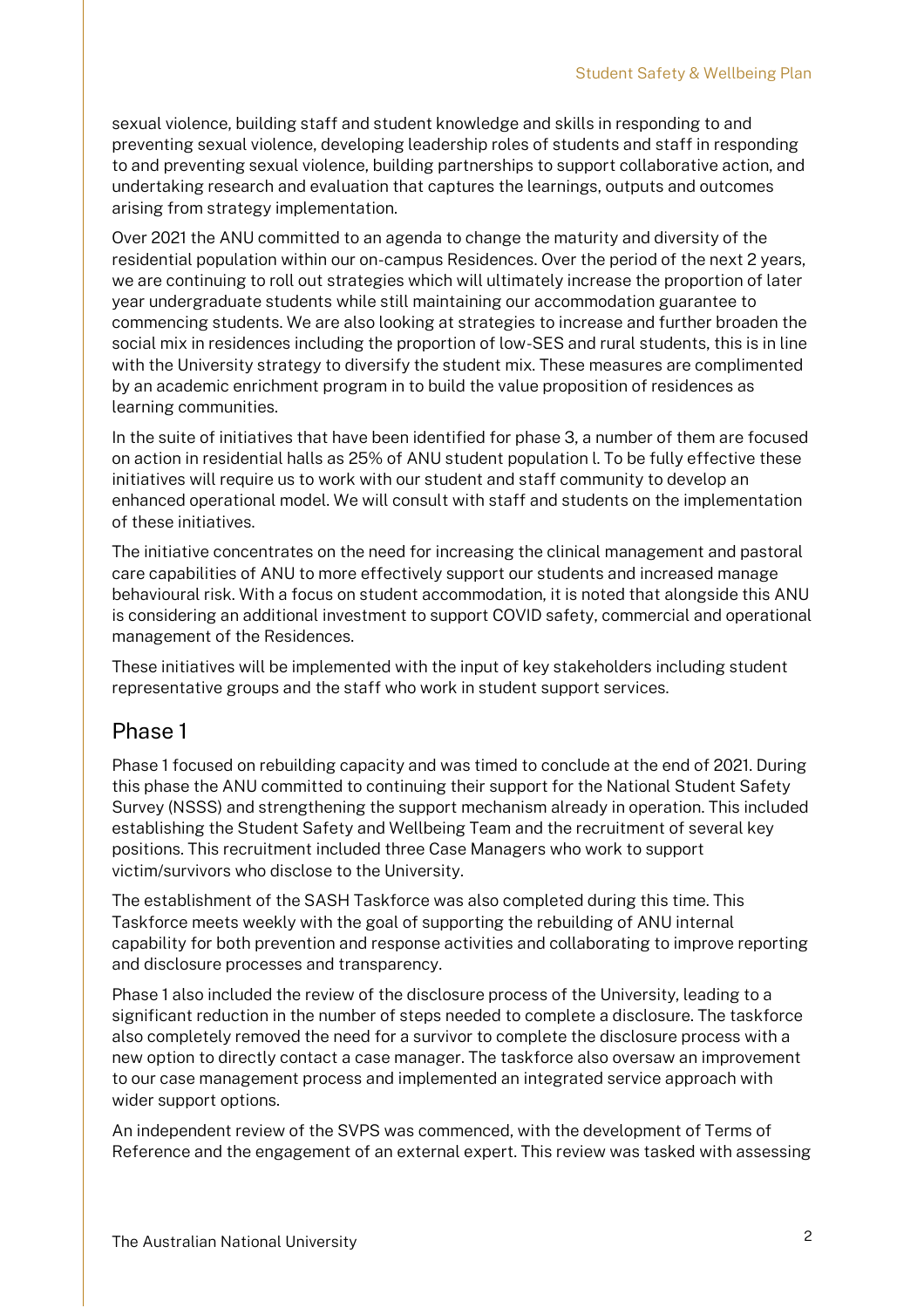the SVPS and actions that had already been completed, and in addition to make recommendations on how to progress the SVPS in the coming years.

### Phase 2

Phase 2 commenced in early 2022 and built on the foundations of built in Phase 1 with a focus on ANU Responses. In this period the independent review has been concluded, and we release this today along with the Student Safety and Wellbeing Plan.

During this time the Taskforce has supported the implementation of measures to strengthen data reporting on disclosures and to increase the transparency of reporting through the publication of the Sexual Misconduct Reports & Disclosures report which details the reports and disclosures received through an ANU mechanism. This report was made public on 2 March 2022. We released a report that analyses over three years the trends in student disclosures and reporting under the ANU.

The report detailed some key highlights from the reports and disclosures data captured between 2019 and 2021. The report notes that:

- Year on year, more individuals are coming forward to report and disclose incidents of sexual misconduct.
- In 2021, all reports of alleged sexual misconduct heard at inquiry received a finding of misconduct and the majority of respondents were penalised with exclusion from the University.
- The majority of individuals contacting ANU through confidential disclosures are doing so to seek support through our specialist case managers or to inquire about formally reporting sexual misconduct to the University.
- The majority of incidents disclosed happened on campus in residential halls/colleges and off campus, usually in a nightclub, bar, or private residence.

The Respectful Relationships Unit has undertaken work to improve the Enlivening Consent training program which is an expert led series of sessions that contextualises and extends the learning from the compulsory Consent Matters online learning Module. As of 2022 both the Consent Matters Module and the Enlivening Consent training are compulsory for all students who are moving into residence for the first time. In addition, the Reach Out Campaign was launched at the commencement of Semester 1 2022, this campaign included the development and distribution of smart stickers that connected student and staff to the support services available.

## Phase 3 (Current)

This current Phase of the University program of work will continue to build on previous phases and will include the launch of a Student Safety and Wellbeing Plan. It is intended that this initiative will be fully implemented by Semester 1 2023, with some key initiatives being targeted for Semester 2 2022. This will include a dedicated action plan that will support the further strengthening of the ANU's sexual violence education and prevention, reporting, disclosures and case management and institutional response and reporting initiatives. This program will in addition focus on initiatives that support young people to further develop their knowledge and skills required to engage in respectful relationships.